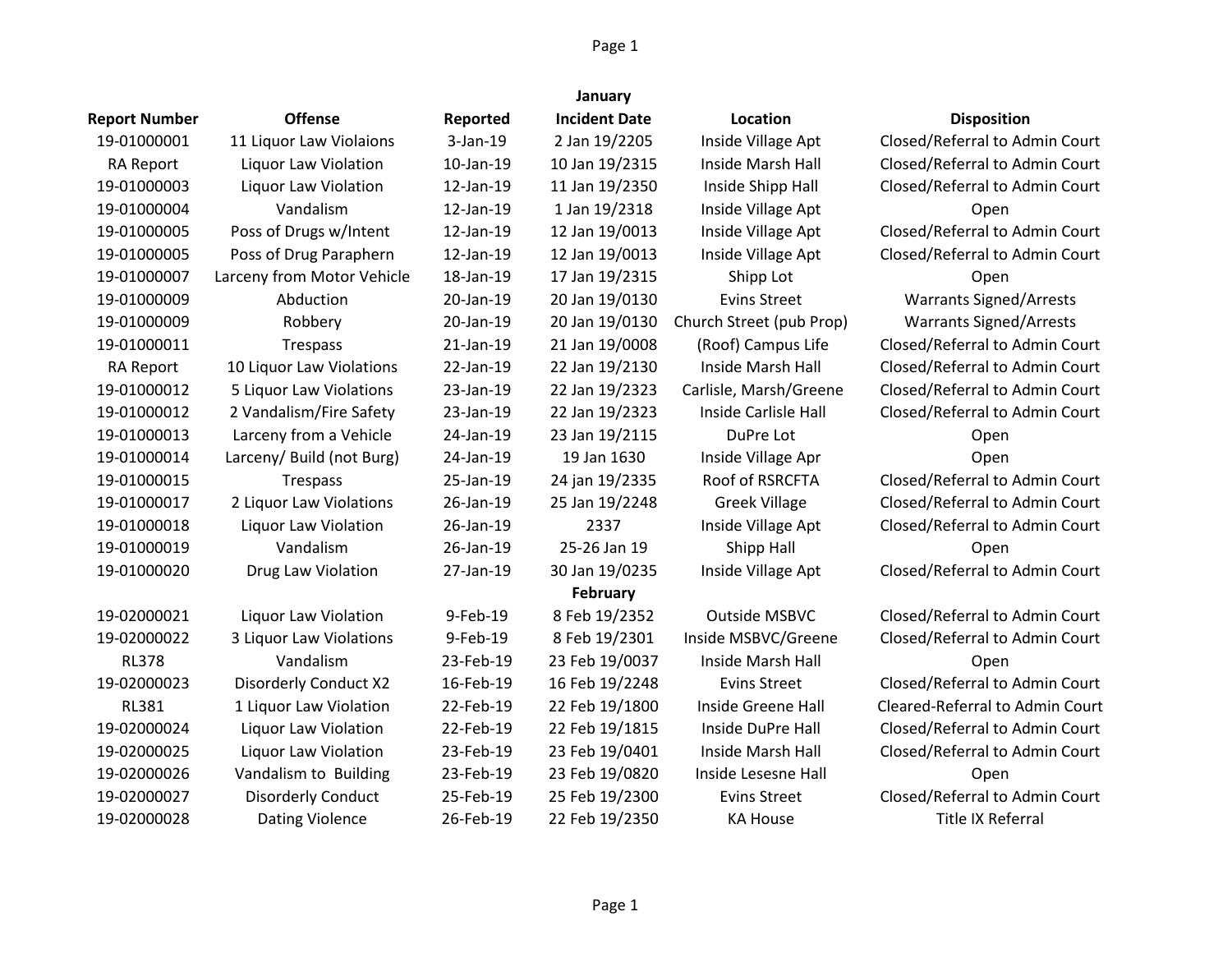| <b>Report Number</b> | <b>Offense</b>            | Reported  | <b>Incident Date</b><br>March | Location                      | <b>Disposition</b>                    |
|----------------------|---------------------------|-----------|-------------------------------|-------------------------------|---------------------------------------|
| 19-03000029          | Simple Assault            | 2-Mar-19  | 2 March 19/0145               | <b>Greek Village</b>          | Open                                  |
| 19-03000030          | Intimidation              | 5-Mar-19  | 22-23 Feb 19                  | <b>Greek Village/Res Hall</b> | Closed/Referral to Admin Court        |
| 19-03000031          | Liquor Law Violation      | 7-Mar-19  | 7 Mar 19/2237                 | Marsh Hall                    | Closed/Referral to Admin Court        |
| 19-03000032          | Larceny From Vehicle      | 8-Mar-19  | Dec 18/                       | Village Parking lot           | <b>Closed Vic Decline Prosecution</b> |
| 19-03000032          | Larceny (not Burg)        | 8-Mar-19  | 19-Feb-19                     | <b>MSBVC</b>                  | Closed/Vic Decline Prosecution        |
| 19-03000033          | Liquor Law Violation      | 9-Mar-19  | 8 Mar 19/2340                 | Wightman Hall                 | Closed/Referral to Admin Court        |
| 19-03000033          | Simple Assault            | 9-Mar-19  | 8 Mar 19/2340                 | Wightman Hall                 | Closed/Referral to Admin Court        |
| 19-03000034          | 2 Liquor Law Violation    | 9-Mar-19  | 9 Mar 19/0008                 | Fountain on Campus Dr         | Ref to Admin Ct/Callparent to P?U     |
| 19-03000035          | Simple Assault            | 10-Mar-19 | 10 Mar 19/0857                | <b>Outside Marsh Hall</b>     | Closed/Vic Decline Prosecution        |
| 19-03000036          | Larceny from Vehicle      | 12-Mar-19 | 12 Mar 19/1200                | Milliken Lot                  | Open                                  |
| 19-03000037          | 1 Drug Law Violation      | 19-Mar-19 | 19 Mar 19/1947                | Inside Carlisle Hall          | Closed/Referral to Admin Court        |
| 19-03000037          | 1 Liquor Law Violation    | 19-Mar-19 | 19 Mar 19/1947                | Inside Carlisle Hall          | Closed/Referral to Admin Court        |
| 19-03000038          | Larceny                   | 24-Mar-19 | 24 MaR 19/2049                | Galleria                      | Open                                  |
| RL20180152           | 2 Liquor Law Violations   | 26-Mar-19 | 26 March 19/1145              | Inside Marsh Hall             | Cleared-Referral to Admin Court       |
| RL 20180155          | 2 liquor Law Violations   | 26-Mar-19 | 26 Mar 19/1030A               | Inside Shipp Hall             | Cleared-Referral to Admin Court       |
| 19-03000041          | <b>Disorderly Conduct</b> | 27-Mar-19 | 27 Mar 19/1540                | Marsh Hall                    | Res Life Report Submitted to Jud Ct   |
| RL20180154           | 2 Liquor Law Violations   | 29-Mar-19 | 29 Mar 19/1800                | Inside Marsh Hall             | Cleared-Referral to Admin Court       |
|                      |                           |           | <b>April</b>                  |                               |                                       |
| 19-04000042          | Tress/Tamp Motor Vehx3    | 7-Apr-19  | 7 Apr 19/0330                 | Village Parking lot           | Open                                  |
| 19-04000043          | Burglary                  | 14-Apr-19 | 12-14 Apr 19                  | Inside Shipp Hall             | Open                                  |
| 19-04000044          | 3 Drug Law Violations     | 16-Apr-19 | 16 Apr 19/0105                | <b>Memorial Drive</b>         | Closed/Referral to Admin Court        |
| <b>TIX Referral</b>  | Sexual Assault (Fondling) | 23-Apr-19 | 18-Apr-19                     | <b>Greene Hall</b>            | <b>TIX Referral</b>                   |
| 19-04000045          | 1 Liquor Law Violation    | 25-Apr-19 | 25 Apr 19/0010                | <b>Greene Hall</b>            | Closed/Referral to Admin Court        |
| RL 20180162          | 1 Liquor Law Violation    | 26-Apr-19 | 26 Apr 19/2108                | Inside Marsh Hall             | Cleared-Referral to Admin Court       |
| RL 20180177          | 1 Liquor Law Violation    | 26-Apr-19 | 26 Apr 19/2030                | Inside DuPre Hall             | Cleared-Referral to Admin Court       |
| 19-04000046          | 1 Liquor Law Violation    | 27-Apr-19 | 26Apr 19/2331                 | Greek Village Lawn            | Closed/Referral to Admin Court        |
| 19-04000047          | 1 Liquor Law Violation    | 27-Apr-19 | 27 Apr 19/0040                | Greek Village KA              | Closed/Referral to Admin Court        |
| 19-04000048          | 1 Liquor Law Violation    | 27-Apr-19 | 27 Apr 19/2332                | <b>Greek Village SN</b>       | Closed/Referral to Admin Court        |
| 19-04000049          | Vandalism                 | 27-Apr-19 | 27 Apr 19/1617                | Greek Village KA              | Closed/Referral to Admin Court        |
| 19-04000050          | 1 Liquor Law Violation    | 27 Ap 19  | 26 Apr 19/2348                | Greek Village KA              | Closed/Referral to Admin Court        |
| 19-04000051          | 1 Liquor Law Violation    | 27-Apr-19 | 27 Apr 19/0201                | <b>Greek Village</b>          | Closed/Referral to Admin Court        |
| 19-04000052          | 1 Liquor Law Violation    | 27-Apr-19 | 27 Apr 19/1509                | <b>Greek Village</b>          | Closed/Referral to Admin Court        |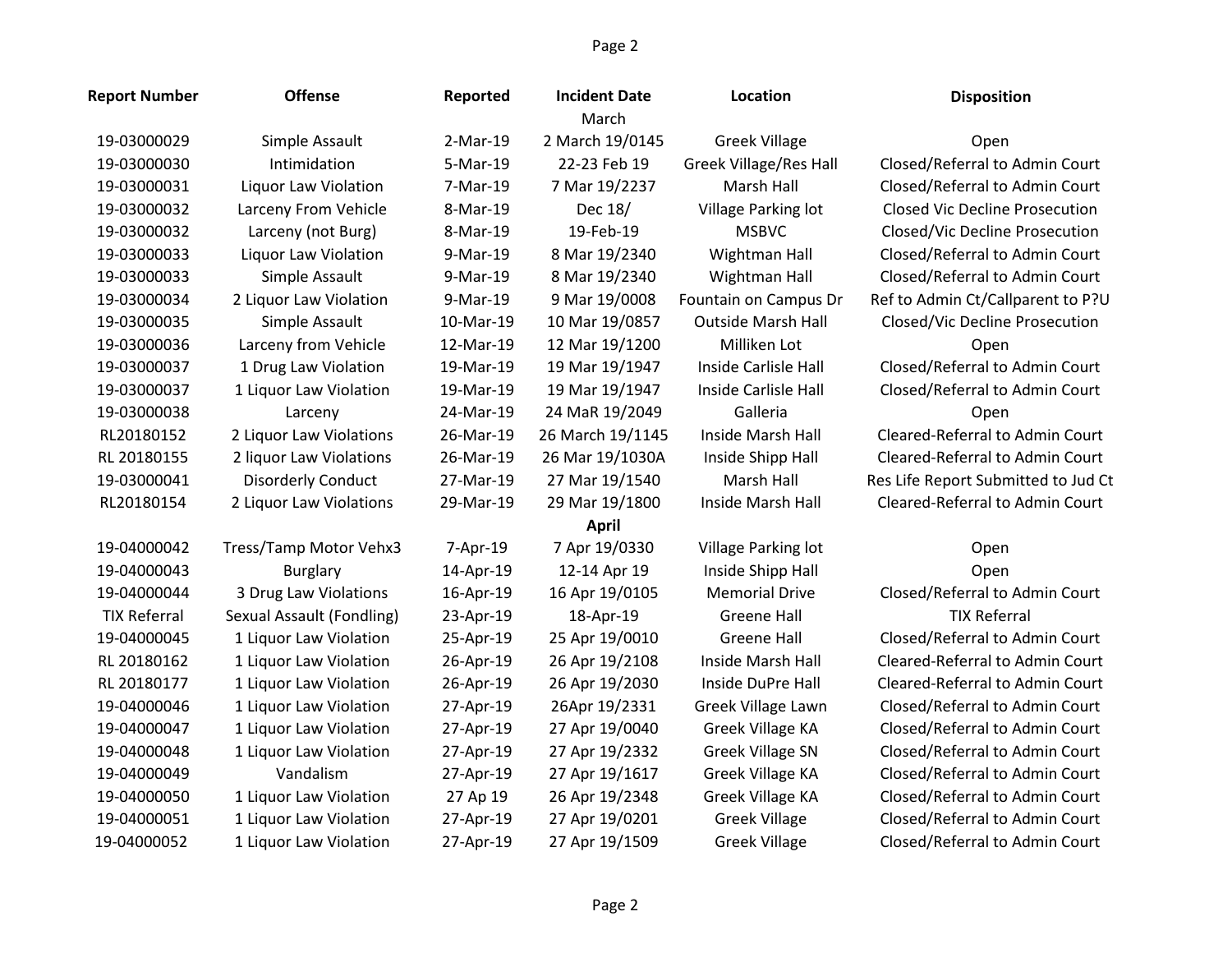| <b>Report Number</b> | <b>Offense</b>             | Reported    | <b>Incident Date</b> | Location                    | <b>Disposition</b>                |
|----------------------|----------------------------|-------------|----------------------|-----------------------------|-----------------------------------|
| 19-04000053          | 1 Liquor Law Violation     | 28-Apr-19   | 27 Apr 19/1521       | <b>Evins Street</b>         | Closed/Referral to Admin Court    |
| 19-04000054          | 1 Liquor Law Violation     | 28-Apr-19   | 27 Apr 19/1609       | <b>Greek Village PKA</b>    | Closed/Referral to Admin Court    |
| 19-04000055          | 1 Liquor Law Violation     | 28-Apr-19   | 27 Apr 19/2340       | GreekVillage                | Closed/Referral to Admin Court    |
| 19-04000057          | Drug Law Violation         | 28-Apr-19   | 14 Arp 19/2005       | Inside Village Apt 130 A    | Closed/Referral to Admin Court    |
| 19-04000058          | Sexual Assault             | 28-Apr-19   | 27 Apr 19/1800       | Inside Wightman Hall        | <b>TIX Referral</b>               |
| 19-04000059          | 1 Liquor Law Violation     | 29-Apr-19   | 26 Apr 19/2328       | <b>Greek Village</b>        | Closed/Referral to Admin Court    |
| 19-04000060          | 1 Liquor Law Violation     | 29-Apr-19   | 27 Apr 19/0204       | <b>Greek Village</b>        | Closed/Referral to Admin Court    |
|                      |                            |             | May                  |                             |                                   |
| 19-05000061          | 3 Liquor law Violations    | $2-May-19$  | 2 May 19/2225        | Inside Carlisle Hall        | Closed/Referral to Admin Court    |
| 19-05000062          | Liquor Law Violation       | 4-May-19    | 4 May 19/0332        | Inside Greek Village        | Closed/Referral to Admin Court    |
| <b>CSA Report</b>    | Sexual Assault (fondling)  | $4-May-19$  | 3 May 19/2315        | <b>Greek Village</b>        | Title IX case and Referral        |
| 19-05000063          | Theft From Motor Vehicle   | 4-May-19    | 3-4 May 19           | Village gravel Lot          | Open                              |
| 19-05000064          | Liquor Law Violation       | 5-May-19    | 4 May 19/0013        | <b>Greek Village</b>        | Closed/Referral to Admin Court    |
| 19-05000065          | Liquor Law Violation       | 5-May-19    | 5 May 19/0133        | <b>Greek Village</b>        | Closed/Referral to Admin Court    |
| 19-05000066          | 2 Liquor Law Violations    | 5-May-19    | 3 May 19/2320        | <b>Greek Village</b>        | Closed/Referral to Admin Court    |
| 19-05000066          | <b>Disorderly Conduct</b>  | $5-May-19$  | 3 May 19/2320        | <b>Greek Village</b>        | Closed/Referral to Admin Court    |
| 19-05000067          | Two Liquor Law Violations  | $5-May-19$  | 4 May 19/0029        | <b>Greek Village</b>        | Closed/Referral to Admin Court    |
| 19-05000070          | Sexual Assault             | $6$ -May-19 | 19-20 May/2018       | Inside Shipp Hall           | <b>Title IX Referral</b>          |
| 19-05000071          | Sexual Assault             | 8-May-19    | 12/1/17-30 June 18   | Inside Shipp Hall           | Title IX Referral                 |
| 19-05000072          | Larceny (Not Burg)         | 8-May       | 8 May 19/1517        | Inside DuPre Hall           | Open                              |
| 19-05000073          | <b>Burglary</b>            | 10-May-19   | 8-9 May 19           | Inside DuPre Hall           | Change to Unfound 15 May          |
|                      |                            |             | June                 |                             |                                   |
|                      |                            |             | July                 |                             |                                   |
| 19-07000075          | Fraud/Impersonation        | 15-Jul-19   | 12 July 19/1600      | City of Spartanburg         | Open                              |
| 19-07000076          | Vandalism                  | 19-Jul-19   | 19 July 19/2301      | 325B Village                | Open                              |
| 19-07000077          | Liquor Law Violation       | 20-Jul-19   | 20 Jul 19/0310       | Inside Village Apt          | Closed/Referral to Admin Court    |
| 19-07000078          | Larceny                    | 20-Jul-19   | 20 Jul 19/1433       | <b>King Field</b>           | Open                              |
|                      |                            |             | <b>August</b>        |                             |                                   |
| 19-08000079          | Larceny From Bldg/Not Burg | 6-Aug-19    | 6 Aug 19/1100        | Harley Room                 | Open                              |
| 19-08000081          | Vandalism to a Building    | 6-11 Aug 19 | 11 Aug 19/0001       | Greenhouse                  | Open                              |
| 19-08000083          | Larceny From Bldg/Not Burg | 14-Aug-19   | 14 Aug 19/1419       | Olin Building               | Open                              |
| 19-08000085          | Vandalism                  | 26-Aug-19   | 25 Aug 19/0019       | <b>MSBVC</b>                | Closed/Referral to Judicial Court |
| 19-08000087          | 3 Liquor Law Violations    | 30-Aug-19   | 30 Aug 19/2245       | <b>Outside Lesesne Hall</b> | Closed-Referral to Admin Court    |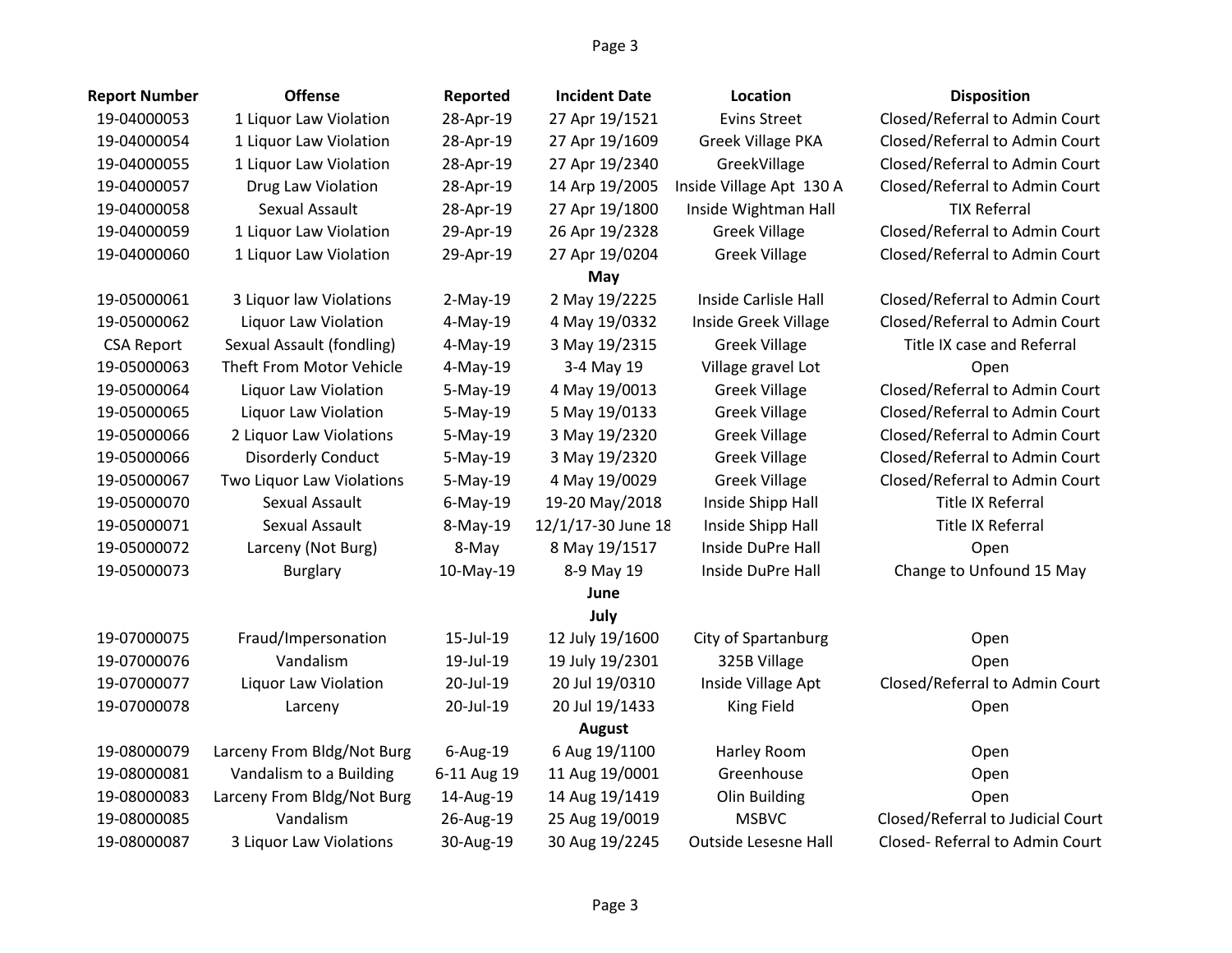| <b>Report Number</b> | <b>Offense</b>           | Reported   | <b>Incident Date</b> | Location                     | <b>Disposition</b>                      |
|----------------------|--------------------------|------------|----------------------|------------------------------|-----------------------------------------|
| 19-08000088          | Liquor Law Violation     | 31-Aug-19  | 30 Aug 19/2248       | <b>Outside Village Apt</b>   | Closed-Referral to Admin Court          |
| 19-08000089          | Drug law Violation       | 31-Aug-19  | 30 Aug 19/1530       | Inside Greene Hall           | Cleared-Referred to Admin Court         |
| CSA/00000416         | 1 Liquor Law Violation   | 31-Aug-19  | 2 Aug 19/1055        | <b>Outside Shipp Hall</b>    | Cleared-Referred to Admin Court         |
| CSA00000415          | 5 Liquor Law Violations  | 31-Aug-19  | 31 Aug 19 1230       | Inside Marsh Hall            | Cleared-Referred to Admin Court         |
| CSA00000417          | 1 Liquor law Violation   | 31-Aug-19  | 31 aug 19/0100       | Inside Shipp Hall            | Cleared-Referred to Admin Court         |
| CSA 00000418         | 1 Liquor Law Violation   | 31-Aug-19  | 31 Aug 19/2145       | Inside Carlisle Hall         | Cleared-Referred to Admin Court         |
|                      |                          |            | September            |                              |                                         |
| 19-09000091          | LiquorLaw Violation      | $1-Sep-19$ | 1 Sep 19/0152        | Outside Village Apt          | Cleared-Referred to Admin Court         |
| CSA00000419          | 2 Liquor Law Violations  | $1-Sep-19$ | 1 Sep 19/0215        | Inside Marsh Hall            | Cleared-Referred to Admin Court         |
| 19-09000092          | 2 Liquor Law Violations  | $1-Sep-19$ | 1 Sep 19/0430        | Inside DuPre Hall            | Cleared-Referred to Admin Court         |
| 19-09000093          | Larceny (bike)           | 4-Sep-19   | 1 Sep 19/1100-1400   | Behind DuPre Admin           | <b>Cleared-Vic Refusal to Prosecute</b> |
| 19-09000094          | 18 Liquor Law Violations | 5-Sep-19   | 5 Sep 19/2210        | Inside Shipp Hall            | Cleared-Referred to Admin Court         |
| 19-09000095          | Auto Hit and Run         | 6-Sep-19   | 2 Sep 19/1341        | Bookstore lot                | Cleared-Referral to Judicial Court      |
| 19-09000096          | Shoplifting              | 6-Sep-19   | 6Sep 19/1758         | <b>Ben Wofford Books</b>     | Open                                    |
| 19-09000097          | Liquor Law Violation     | 7-Sep-19   | 7 Sep 19/0054        | <b>Greek Village</b>         | Cleared-Referred to Admin Court         |
| 19-09000098          | Liquor Law Violation     | 7-Sep-19   | 6 Sep 19/2220        | <b>Greek Village</b>         | Cleared-Referred to Admin Court         |
| 19-09000099          | Liquor Law Violation     | 7-Sep-19   | 6 Sep 19/2300        | <b>Greek Village</b>         | Cleared-Referred to Admin Court         |
| 19-09000100          | Liquor Law Violation     | 7-Sep-19   | 7 Sep 19/0035        | <b>Greek Village</b>         | Cleared-Referred to Admin Court         |
| 19-09000101          | Liquor Law Violation     | 7-Sep-19   | 7 Sep 19/0110        | <b>Greek Village</b>         | Cleared-Referred to Admin Court         |
| 19-09000102          | Liquor Law Violation     | 8-Sep-19   | 7 Sep 19/2305        | <b>Greek Village</b>         | Cleared-Referred to Admin Court         |
| 19-09000103          | 2 Liquor Law Violations  | 8-Sep-19   | 8 Sep 19/0307        | Inside Marsh Hall            | Cleared-Referred to Admin Court         |
| 19-09000104          | Larceny (not burg)       | 8-Sep-19   | 8 Sep 19/1717        | Campus Life                  | Unfounded                               |
| <b>TIX</b>           | <b>Dating Violence</b>   | 13-Sep-19  | 13 Sep 10/0127       | <b>Greek Village</b>         | Victim refused to cooperate w/TIX       |
| 19-09000105          | 1 Liquor Law Violation   | 13-Sep-19  | 13 Sep 19/0045       | Inside Carlisle Hall         | Cleared-Referral to Admin Court         |
| 19-09000106          | 1 Liquor Law Violation   | 13-Sep-19  | 12 Sep 19/2109       | Inside Marsh Hall            | Cleared-Referral to Admin Court         |
| 19-09000107          | 1 Liquor Law Violation   | 14-Sep-19  | 13 Sep 19 2340       | <b>Greek Village</b>         | Clearer-Referral to Admin Court         |
| 19-09000108          | 1 Liquor Law Violation   | 14-Sep-19  | 13 Sep 19/2340       | <b>Greek Village</b>         | Cleared-Referral to Admin Court         |
| 19-09000109          | 1 Liquor Law Violation   | 14-Sep-19  | 13 Sep 19/2346       | <b>Greek Village</b>         | Cleared-Referral to Admin Court         |
| RL427 Res Life       | 2 Liquor Law Violations  | 14-Sep-19  | 14 Sep 19/1420       | Inside Marsh Hall            | Cleared-Referred to Admin Court         |
| 19-09000110          | Vandalism                | 15-Sep-19  | 15 Sep 0400          | <b>Outside Carlisle Hall</b> | Open                                    |
| 19-09000111          | Vandalism                | $16-$ Sep  | 15 Sep 19/0023       | Inside Greene Hall           | Cleared-Referral to Judicial Court      |
| 19-09000112          | 4 Liquor Law Violations  | 16-Sep-19  | 16 Sep 19/2115       | Inside Carlisle Hall         | Cleared-Referral to Admin Court         |
|                      | 2 Drug Law Violations    | 16-Sep-19  | 16 Sep 19/2115       | Inside Carlisle Hall         | Cleared-Referral to Admin Court         |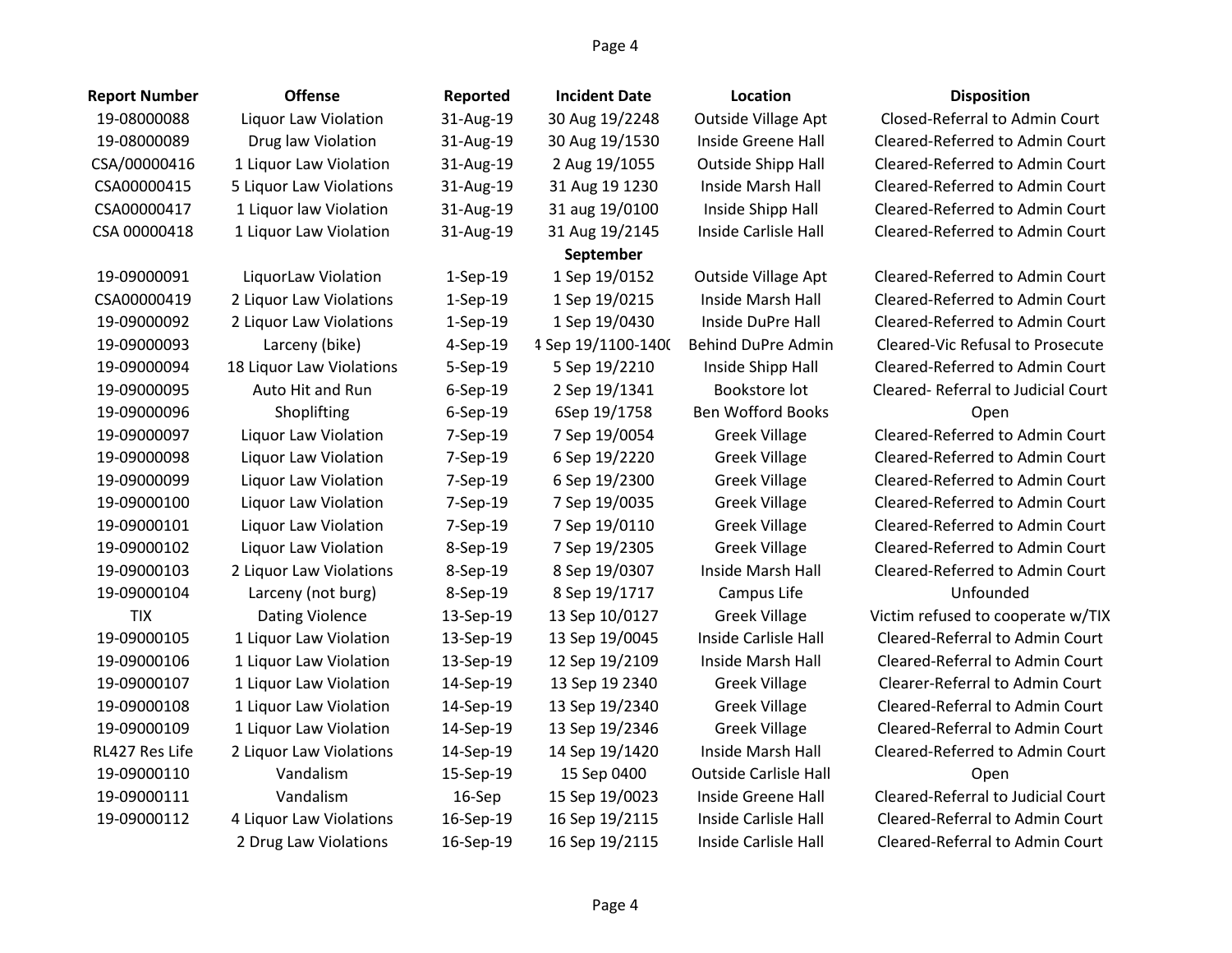| <b>Report Number</b> | <b>Offense</b>                | Reported       | <b>Incident Date</b> | Location              | <b>Disposition</b>                |
|----------------------|-------------------------------|----------------|----------------------|-----------------------|-----------------------------------|
| 19-09000116          | 1 Liquor Law Violation        | 21-Sep-19      | 20 Sep 19/2150       | Inside Lesesne Hall   | Cleared-Referred to Admin Court   |
| 19-09000115          | 1 Liquor Law Violation        | 21-Sep-19      | 21 Sep 19/0235       | Inside Wightman Hall  | Cleared-Referred to Admin Court   |
| 19-09000117          | 1 Liquor Law Violation        | 21-Sep-19      | 20 Sep 19/23:40p     | <b>Greek Village</b>  | Cleared-Referral to Admin Court   |
| 19-09000118          | 1 Liquor Law Violation        | 21-Sep-19      | 20 Sep 19/2355       | <b>Greek Villsge</b>  | Cleared-Referral to Admin Court   |
| 19-09000119          | 1 Liquor Law Violation        | 21-Sep-19      | 21 Sep 19/0109       | <b>Greek Village</b>  | Cleared-Referral to Admin Court   |
| 19-09000120          | 1 Liquor Law Violation        | 21-Sep-19      | 21 Sep 19/0120       | <b>Greek Village</b>  | Cleared-Referral to Admin Court   |
| 19-09000121          | 1 Liquor Law Violation        | 21-Sep-19      | 21 Sep 19/0220       | DuPre Lot             | Cleared-Referral to Admin Court   |
| 19-09000122          | <b>Drunkenness</b>            | 22-Sep-19      | 22 Sep 19/0001       | <b>Greek Village</b>  | Cleared-Referral to Limestone Col |
| 19-09000123          | Larceny Frm Bldg (not Burg)   | 25-Sep-19      | 15 May-31 Aug 19     | Campus Life Bldg      | <b>Admin Closed</b>               |
| 19-09000126          | Vandalism                     | 27-Sep-19      | 27 Sep 19/2253       | <b>Greek Village</b>  | Open                              |
| 19-09000127          | 1 Liquor Law Violation        | 28-Sep-19      | 28 Sep 19/0010       | <b>Greek Village</b>  | Cleared-Referral to Admin Court   |
| 19-09000128          | 1 Liquor Law Violation        | 28-Sep-19      | 28 Sep 19/0035       | <b>Greek Village</b>  | Cleared-Referral to Admin Court   |
| 19-09000132          | Larceny from a Building       | 29-Sep-19      | 29 Sep 19/02-2000    | <b>MSBVC</b>          | Open                              |
|                      |                               |                | <b>October</b>       |                       |                                   |
| 19-10000133          | Larceny from a Building       | 1-Oct-19       | 26 Sep 19/0053       | Campus Life           | Cleared-Arrest                    |
| 19-10000134          | Vandalism                     | 5-Oct-19       | 4 Oct 19/2040        | Marsh Hall            | Cleared-Referral to Admin Court   |
| 19-10000135          | 3 Liquor law Violations       | 10/5/2019+C168 | 4 Oct 19/2300        | <b>Greek Village</b>  | Cleared-Referral to Admin Court   |
| 19-10000136          | 1 Liquor Law Violation        | 5-Oct-19       | 4 Oct 19/2320        | <b>Greek Village</b>  | Cleared-Referral to Admin Court   |
| 19-10000137          | 1 Liquor Law Violation        | 5-Oct-19       | 5 Oct 19/0215        | Inside DuPre Hall     | Cleared-Referral to Admin Court   |
| 19-10000138          | 2 Liquor Law Violations       | 5-Oct-19       | 5 oct 19/0001        | Inside Marsh Hall     | Cleared-Referral to Admin Court   |
| 19-10000140          | 3 Liquor Law Violations       | 5-Oct-19       | 5 Oct 19/2115        | Inside Marsh Hsll     | Cleared-Reffered to Admin Court   |
| <b>CSA-500</b>       | 1 Liquor Law Violation        | 5-Oct-19       | 4 Oct 19/0115        | Inside Marsh Hall     | Referred to Res Life              |
| 19-10000141          | 2 Liquor Law Violations       | 6-Oct-19       | 6 Oct 19/0015        | Inside Carlisle Hall  | Cleared-Referral to Admin Court   |
| 19-10000142          | Vandalism                     | 6-Oct-19       | 5 Oct 19/2145        | Inside Marsh Hall     | Unfounded/Mischief only- no crime |
| 19-10000143          | Vandalism                     | 6-Oct-19       | 6 Oct 19/0155        | Village Apt           | Cleared-Referral to Admin Court   |
| 19-10000145          | <b>Public Disorderly Cndt</b> | 6-Oct-19       | 5 Oct 19/2315        | <b>Greek Village</b>  | Cleared-Referral to Admin Court   |
| 19-10000146          | Auto Hit and Run              | 9-Oct-19       | 7 Oct 19/1130        | <b>Campus Drive</b>   | Cleared                           |
| 19-10000147          | Drug Law Violation            | 9-Oct-19       | 9 Oct 19/1135        | Inside Marsh Hall     | Cleared-Referral to Admin Court   |
| 19-10000148          | 2 Liquor Law Violations       | 10-Oct-19      | 10 Oct 19/0050       | Downtown (Not Clery)  | Cleared-Referral to Admin Court   |
| 19-10000149          | Larceny                       | 15-Oct-19      | 15 Oct 19/1500       | <b>Bike Rack Olin</b> | Open                              |
| 19-10000150          | Larceny Frm Bldg (not Burg)   | 15-Oct-19      | 14 - 15 Oct 19       | Milliken Hall         | Open                              |
| 19-10000151          | <b>Obscene Phone Call</b>     | 16-Oct-19      | 16 Oct 19/1141       | Library               | Open                              |
| 19-10000152          | Simple Assault                | 16-Oct-19      | 16 OCT 19/2130       | <b>Evins Street</b>   | Cleared-Referral to Admin Court   |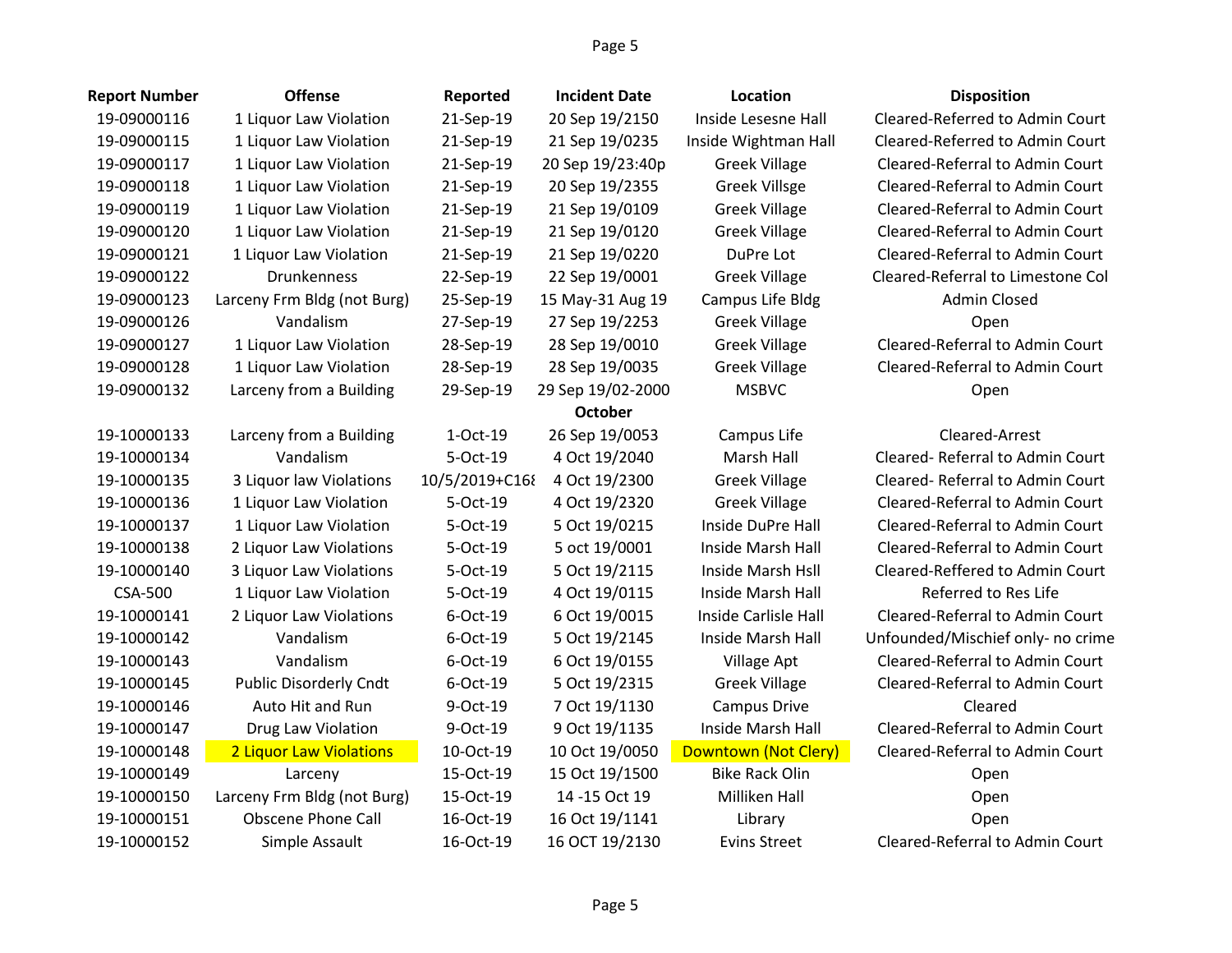| <b>Report Number</b> | <b>Offense</b>            | Reported   | <b>Incident Date</b> | Location                  | <b>Disposition</b>                   |
|----------------------|---------------------------|------------|----------------------|---------------------------|--------------------------------------|
| 19-10000153          | 1 Liquor Law Vioation     | 19-Oct-19  | 18 Oct 19/2336       | <b>Greek Village</b>      | Cleared-Refferal to Admin Court      |
| 19-10000154          | 1 Liquor Law Violation    | 19-Oct-19  | 19 Oct 19/0005       | <b>Greek Village</b>      | Referral to USC (USC Student)        |
| 19-10000155          | 1 Liquor Law Violation    | 20-Oct-19  | 19 Oct 19/2350       | Inside Carlisle Hall      | Cleared-Referral to Admin Court      |
| 19-10000156          | 1 Liquor Law Violation    | 20-Oct-19  | 19 Oct 19/2335       | <b>Greek Village</b>      | Cleared-Referral to Admin Court      |
| 19-10000157          | 1 Liquor Law Violation    | 20-Oct-19  | 20 Oct 19/0120       | Inside Marsh Hall         | Cleared-Referral to Admin Court      |
| 19-10000159          | 1 Drug Law Violation      | 24-Oct-19  | 24 Oct 19/1605       | Milliken Science Hall     | Cleared-Referral to Admin Court      |
|                      |                           |            |                      | CL Lot/Wightman/          |                                      |
| 19-10000160          | 3 Drug Law Violations     | 24-Oct-19  | 24 Oct 19/1620       | Lesesne                   | Cleared-Referral to Admin Court      |
| 19-10000160          | 5 Liquor Law Violations   | 24-Oct-19  | 24 Oct 19/1620       | In Shipp and Lesesne      | Cleared-Referral to Admin Court      |
| 19-10000160          | 2 Possession of Fake ID   | 24-Oct-19  | 24 Oct 19/1620       | In Shipp and Lesesne      | Cleared-Referral to Admin Court      |
| 19-10000161          | 2 Liquor Law Violations   | 26-Oct-19  | 26 Oct 0430          | Inside Greene Hall        | Cleared-Referral to Admin Court      |
| 19-10000163          | Vandalism                 | 27-Oct-19  | 27 Oct 19/0303       | Inside MSBVC              | Cleared-Referral to Admin Court      |
| 19-10000164          | Vandalism                 | 27-Oct-19  | 16 Oct 19/2154       | Inside MSBVC              | Cleared-Referral to Admin Court      |
| 19-10000165          | Vandalism                 | 27-Oct-19  | 18 Oct 19/2048       | <b>Outside Marsh Hall</b> | Cleared-Referral to Admin Court      |
| 19-10000166          | Larceny of a Bicycle      | 29-Oct     | 28 Oct 0001-0800     | Outside of Shipp Hall     | Open                                 |
| 19-11000167          | Larceny                   | 31-Oct     | 24-31 Oct 19         | <b>Outside Marsh Hall</b> | Closed                               |
|                      |                           |            | <b>November</b>      |                           |                                      |
| RL 521 (Res Life)    | 2 Liquor Law Violations   | 1-Nov      | 1 Nov 19/2330        | Inside Marsh Hall         | Cleared-Referral to Admin Court      |
| 19-10000168          | 2 Liquor Law Violations   | $1-Nov-19$ | 1 Nov 19/0046        | Inside Marsh Hall         | Cleared-Referral to Admin Court      |
| 19-11000169          | 1 Liquor Law Violation    | $1-Nov-19$ | 1 Nov 19/0110        | Inside Marsh Hall         | Cleared-Referral to Admin Court      |
| 19-11000170          | 1 Drug Law Violation      | 3-Nov-19   | 3 Nov 19/2110        | Inside Marsh Hall         | Cleared-Referral to Admin Court      |
| CSA/TIX Report       | Sexual Assault            | 4-Nov-19   | 19 Oct 19/0001       | Inside Res. Hall          | TIX Referral/No crim Complaint       |
| 19-11000172          | 1 Drug Law Violation      | 7-Nov-19   | 7 Nov 19/1815        | Inside Greene Hall        | Cleared-Referral to Admin Court      |
| 19-11000172          | 2 Liquor Law Violations   | 7-Nov-19   | 7 Nov 19/1815        | Inside Greene Hall        | Cleared-Referral to Admin Court      |
| 19-11000173          | 4 Liquor Law Violations   | 9-Nov-19   | 9 Nov 19/2230        | Inside Greene Hall        | Cleared-Referral to Admin Court      |
| 19-11000174          | Larceny                   | 11-Nov-19  | 11 Nov 19/1315       | <b>Greek Village</b>      | Trespassed, Removed to ER            |
| 19-11000175          | 2 Drug law Violations     | 11-Nov     | 11 Nov 19/1815       | Inside Village Apt        | Cleared-Referral to Admin Court      |
| 19-11000175          | 1 Drug Law Violation      | 11-Nov     | 11 Nov 19/1815       | Inside Village Apt        | Cleared-Arrest                       |
| 19-11000175          | 1 Liquor Law Violatioin   | 11-Nov     | 11 Nov 19/1815       | Inside Village Apt        | Cleared-Referral to Admin Court      |
| 19-11000177          | 2 Drug Law Violations     | 13-Nov-19  | 13 Nov 19/1704       | Inside Marsh Hall         | Cleared-Referral to Admin Court      |
| 19-11000180          | Contributing              | 14-Nov-19  | 7 Sep 19/1800        | Inside Shipp Hall         | Cleared-Referral to Admin Court      |
| 19-11000181          | 3 Liquor Law Violations   | 15-Nov-19  | 14 Nov 19/2320       | Inside Marsh Hall         | Cleared-Referral to Admin Court      |
| <b>TIX Referral</b>  | Sexual Assault (Fondling) | 14-Nov-19  | Spring 2019          | <b>Greek Village</b>      | TIX only vic. Is not seeking charges |